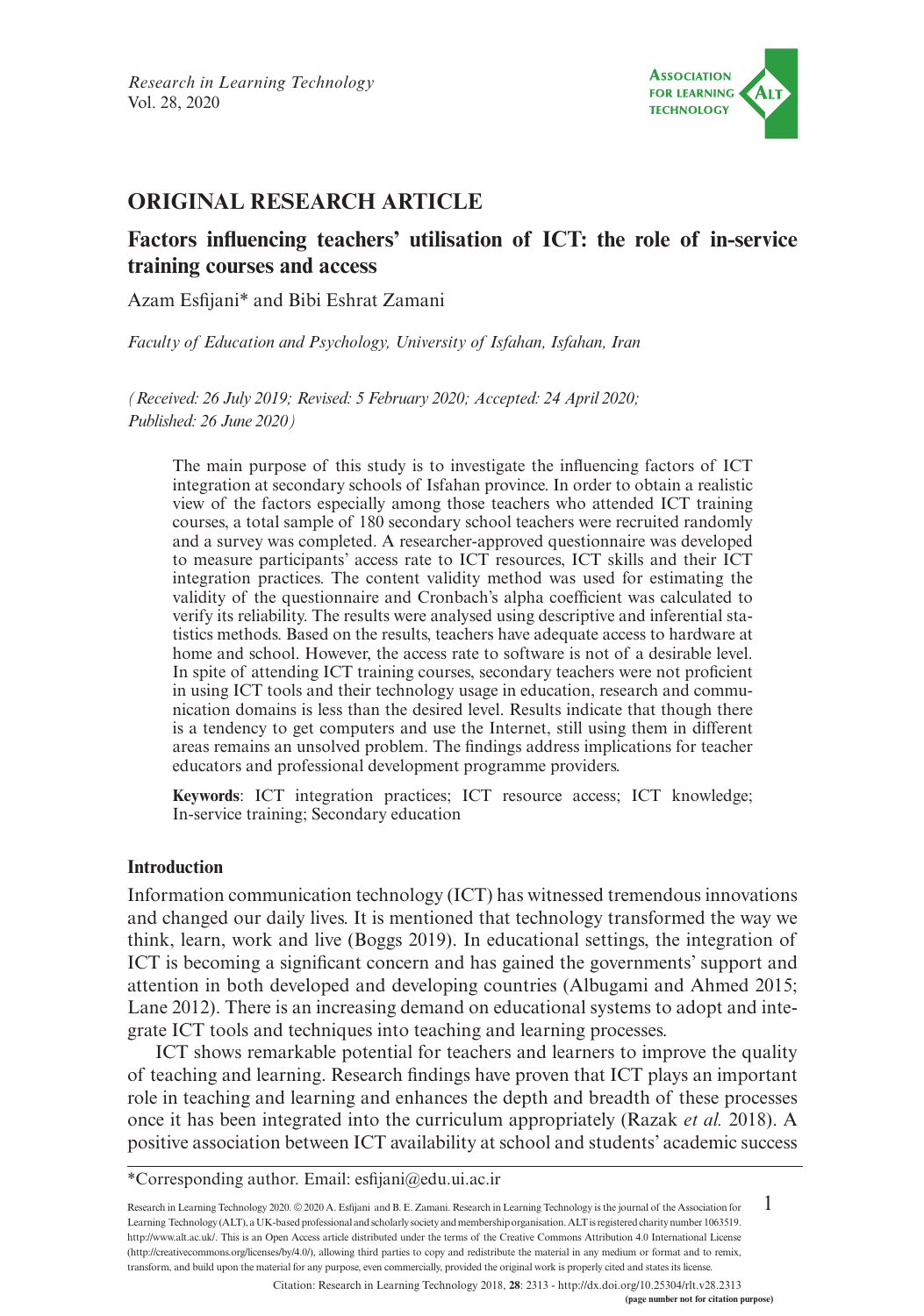has been shown (Hu *et al.* 2018). There is ample literature showing the positive role of ICT integration into education in pre-schools (Papadakis, Kalogiannakis and Zaranis 2016; Butler *et al.* 2019), primary (Meluso *et al.* 2012) and secondary education (Cheung and Slavin 2011; Higgins, Angelo and Crawford 2019; Shahriarpour and Kafi 2014). Studies revealed that ICT implementation increased students' achievements (Tuzun *et al.* 2009), their motivation (Cagiltay, Ozcelik and Ozcelik 2015; Hwang and Chen 2016) as well as their engagement in the learning process (Annetta *et al.* 2009).

Besides all advantages that ICT can bring into classrooms and the support that is provided by the educational systems; there are still obstacles preventing teachers from using technology in their teaching in Iranian public schools (Islami 2004; Lashkari 2003; Razavi *et al.* 2014; Razavi, Mansoory and Shahi 2018). There are a variety of different barriers preventing teachers from adopting and using technology in their classroom. The major barriers as highlighted through the literature include lack of teachers' ICT knowledge, skills and their competence in using ICT, shortage of technological resources, insufficient technical and administrative supports and inadequate training opportunities (Lawrence and Tar 2018; Nikolopoulou and Gialamas 2015; Razak *et al.* 2018; Vitanova *et al.* 2015).

If teachers want to use technology efficiently to promote students' learning, it would be necessary for them to receive professional training. The training programmes should be associated with the curriculum and teaching syllabus. Besides professional development (PD) programmes, teachers need to have sufficient financial and technological resources as well as technical supports regarding how to utilise ICT in the classroom. A meta-analysis on integration of ICT into K-12 education (Hew and Brush 2007) showed 'ICT resources accessibility' as the most frequent barrier for technology integration based on literature. However, more recent studies revealed that increasing technology accessibility does not necessarily result in greater or higher quality of technology usage (Ertmer and Ottenbreit-leftwich 2010; Vongkulluksn, Xie and Bowman 2018).

It seems that in different educational settings, factors influencing ICT integration are different and the solution to improve the results of technology utilization might be different. In Iranian secondary schools, similar to many other developing countries, a considerable amount of financial resources is allocated for technology access and development of teachers' training programmes. It is important for school administrators to know how efficient these efforts were. Addressing the mentioned concern, this research aims to investigate the influencing factors of ICT integration at secondary schools in Isfahan province. To achieve this purpose, it is sought to investigate the role of ICT resource access, teachers' ICT knowledge and PD trainings in teachers' ICT utilisation as the major ICT integration factors based on the literature.

### **Background**

### *ICT resource accessibility*

Lack of access to ICT resources is referred as one of the first-order barriers for technology integration in the classroom (Ertmer 1999). In Iranian schools, this factor is frequently reported as a major obstacle for teachers trying to integrate ICT in both primary (Razavi *et al.* 2014; Razavi, Mansoory and Shahi 2018) and secondary schools (Islami 2004; Salehi and Salehi, 2012). Ghaseminejad (2005) in his research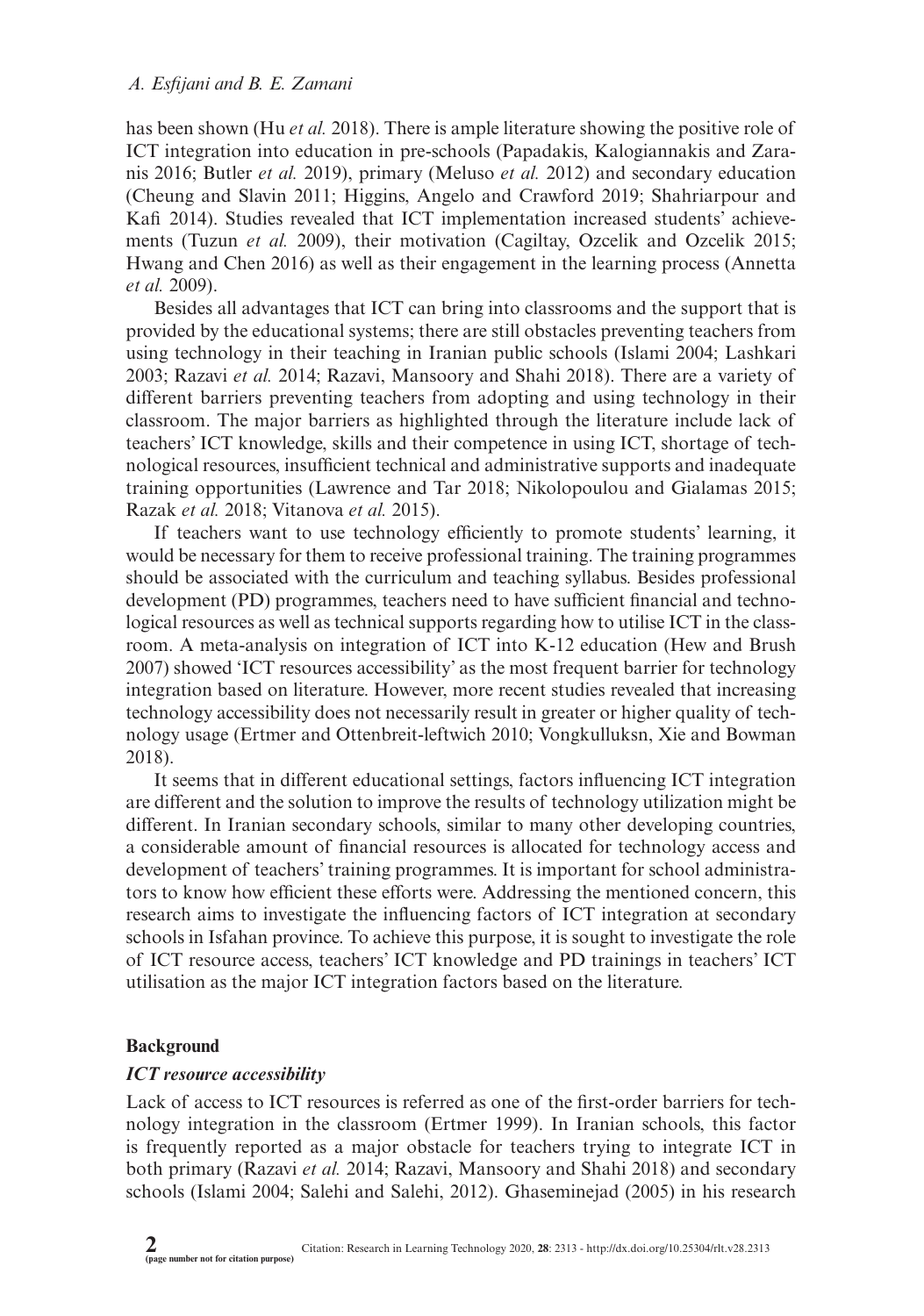investigating the status of computer labs at Iranian secondary schools noted that the activation of ICT labs in schools is dependent on educational, managerial, administrative, motivational, recreational and constitutive deeds. In this context, teachers pointed to the provision of adequate equipment and technical support as a driver for them to integrate ICT in teaching and learning (Mirzajani and Mahmud 2016).

In other countries, researchers have similarly referred to improvement of technology resources at the schools as a driver for ICT utilisation (Makki *et al.* 2018; Vitanova *et al.* 2015). Vitanova *et al*. (2015) indicated that access to technical equipment can also contribute in developing teachers' ICT competencies. In Kenyan secondary schools that have made effective ICT investments, the access rates have been observed to be much higher and have resulted in a better utilisation of ICT in education (Kiptalam and Rodrigues 2010). Greek high school teachers likewise perceived the lack of technological resources (especially Internet access) as the major obstacle in utilising ICT in their classrooms (Nikolopoulou and Gialamas 2016).

Research findings revealed that teachers' perception of the ICT resources significantly influences their attitude towards use (ATU) of ICT as well as their perceived usefulness (PU) of ICT. These two factors (ATU and PU) have significant impacts on teachers' intention to use ICT (Teo 2019).

### *ICT knowledge and skills of teachers*

During last few years, teacher education programmes (TEPs) in Iran have experienced evolution through which nurturing teachers' ICT competencies has been perceived as an important goal. Including three different units in TEPs regarding ICT integration into the curriculum indicates the fact that teacher trainers strive for educating the next generation of teachers to work with digital natives more efficiently. However, teachers who received their education before this evolution did not have the chance to be prepared for ICT integration into teaching and learning. As research findings show one of the most frequent personal barriers for not using ICT among teachers is lack of their skills and knowledge in this regard (Atashak and Mahzadeh 2011; Mirzajani and Mahmud 2016). When it comes to using online tools, research shows that lack of English language skills in Iranian educators is another barrier that prevents them from employing ICT for teaching and learning (Yaghoubi and Shamsayi 2004).

It has been mentioned that ICT integration requires much more than technology skills. For integrating ICT into teaching and learning effectively, teachers need to develop their TPACK which comprises technological, pedagogical and content knowledge (Koehler and Mishra 2009). Hosseini (2015) studied the impact of constructivist teaching approach on teacher students' TPACK in Iranian teacher training programmes. The findings of her study revealed how constructivism activities enhanced the teacher students' TPACK. Inter- and intra-group interactions among teacher students and their trainers along with the received feedback were found to be the most important activities to enhance TPACK. The role-playing strategy has also appeared as an effective strategy to enhance teachers' TPACK understanding and to foster their TPACK lesson design and practice (Lee and Kim 2017).

Research findings have proven that TPACK components have a significant and positive correlation with teachers' self-efficacy beliefs about technology integration into teaching and learning (Abbitt 2011). Pre-service teachers' digital nativity has been found to be a significant predictor of their TPACK competency (Yurdakul 2018).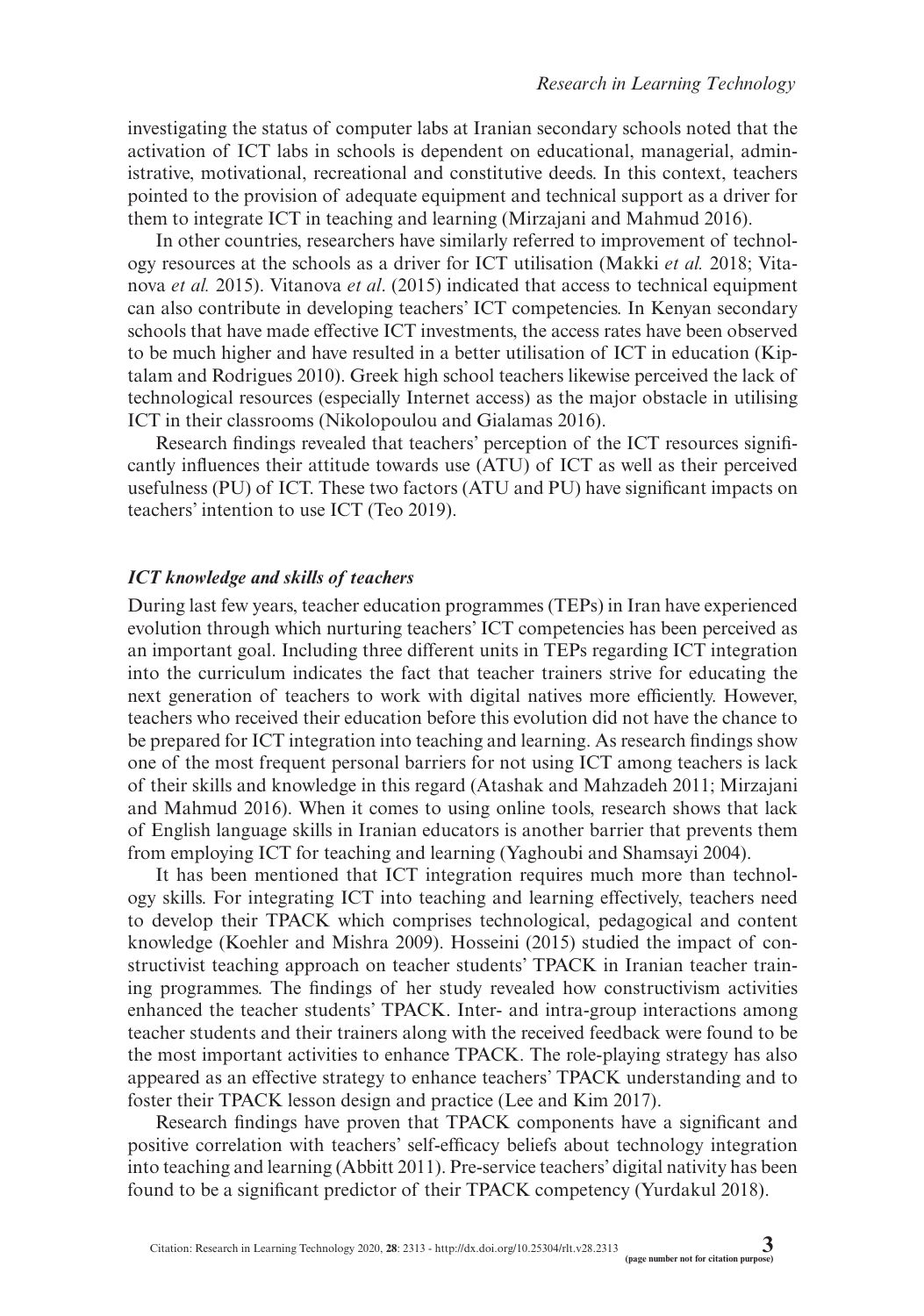## *Professional development programmes*

The failure of ICT integration programmes in many countries specifically in developing ones is a result of providing access to ICT facilities at schools, but not preparing teachers for integration of ICT in teaching and learning (Tondeur *et al.* 2015). In developing countries, teachers lack the ability and motivation to integrate ICT in teaching and learning, because they found themselves to be poorly prepared for technology-enhanced teaching and learning (Khokhar, Gulab and Javaid 2017). Hajforoush and Crangi's (2003) study revealed that Iranian secondary school teachers who had participated in ICT training courses were more likely to engage students in learning from and with ICT. However another research has shown that even in cases where secondary school administers provided PD programmes, teachers have not perceived it to be effective and useful (Atashak and Mahzadeh 2011).

Literature shows different impacts of the PD programmes on teachers. An (2018), in her research, examined the effects of a PD course on teachers' perceptions, attitudes, self-efficacy and behavioural intentions regarding the use of ICT in the classroom. This research indicated the fact that the PD programme significantly changed teachers' perceptions, attitudes and self-efficacy regarding the ICT integration in the classroom. An effective PD programme needs to be content-focused, integrate active learning, support collaboration, apply models, provide coaching and expert support, present feedback and reflection and be of a sustained duration (Darling-Hammond, Hyler and Gardner 2017).

A thorough review of the literature revealed that there is no research investigating ICT integration factors in Iranian secondary schools. However, two most recent studies investigating ICT integration in primary schools revealed that the most significant barriers for primary school teachers for ICT utilisation comprised teachers' negative attitudes, cultural issues, lack of ICT skills and knowledge and insufficient technological infrastructures (Razavi *et al.* 2014; Razavi, Mansoory and Shahi 2018).

While there is a considerable amount of research findings on positive impacts of ICT integration into teaching and learning, there is still a controversy related to the factors influencing successful technology integration in schools. Although training programmes were considered as a solution to increase the teachers' ability and tendency for using technology, there is limited evidence in Iranian secondary education context about the influence of these programmes on the teachers' ICT utilisation.

This study investigates the teachers' access rate to facilities such as computers and other ICT tools at home and school, ICT teachers' training and the quality of the acquired knowledge and skills for ICT integration in education, research and communication. The mentioned domains are new research fields in Iranian ICT integration studies at secondary education.

#### **Method**

#### *Research purpose*

The main purpose of this study is to investigate the influencing factors of ICT integration in secondary schools of Isfahan province. Specifically, we sought to investigate the role of ICT resource access, teachers' ICT knowledge and PD trainings in teachers' ICT utilisation. Consequently, the research has designed to answer the following questions: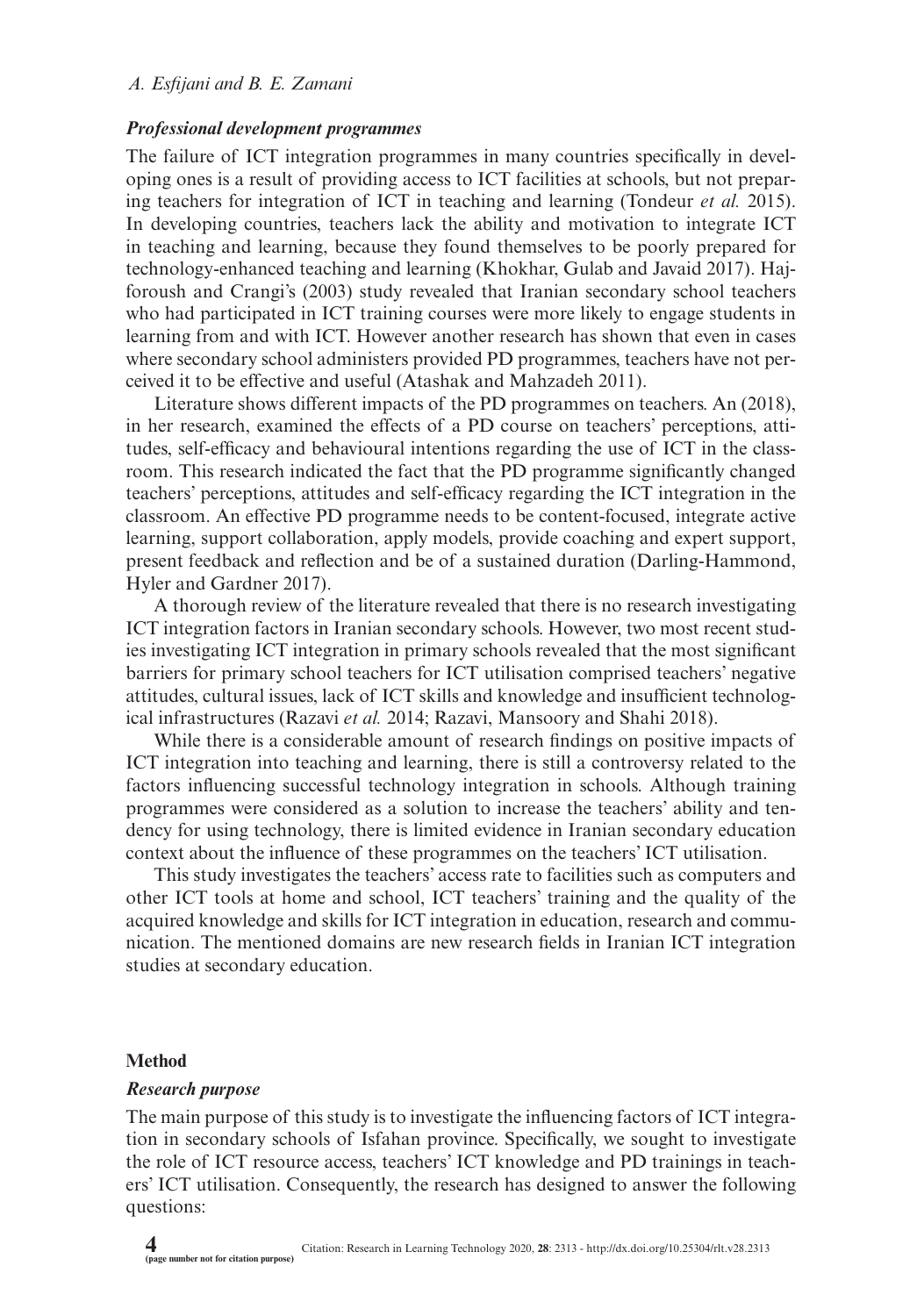- 1. To what extent do the secondary school teachers have access to ICT resources?
- 2. How much is the quality and quantity of pre-service and in-service ICT training courses?
- 3. To what extent do the secondary school teachers have ICT knowledge and skills?
- 4. How do these teachers utilise ICT for education, research and communication?

### *Participants and procedure*

The population of this research comprised all secondary school teachers in Isfahan province who participated in the ICT trainings administered by the Ministry of K-12 Education (*N*=2629). Undertaking a pilot study and calculating the standard deviation, the number of participants for this study was determined by the following formula:

$$
n = \frac{Nt^2 St^2}{Nd^2 + t^2 s^2}
$$
  

$$
n = \frac{2629(1/96)^2 \times (0/828)^2}{2629(0/17)^2 + (1/96)^2 \times 0/828} = 179/27 \approx 180
$$

Therefore, the sample of study included 180 teachers who were selected randomly. The selection was proportional to the number of teachers in each educational district. Information about the participants' background is summarised in Tables 1 and 2.

### *Research instrument*

In this study, to collect the data, a researcher-made questionnaire was developed. The questionnaire comprised three sections; the first of these is about the demographic background of the respondents. The other two sections focused on the evaluation of influencing factors of ICT integration and consisted of 35 close-ended questions (bi-polar scale and five-point Likert scale) and an open-ended question inviting participants to reflect on their ICT integration practices and its influencing factors. In order to estimate the questionnaire validity, a content validity ratio (CVR) was calculated based on the ratings from judgements of 10 experts. The standard of CVR for the case of 10 experts is 0.62; therefore, items with CVR value smaller than  $0.62$  ( $n=5$ ) were deleted. To examine the questionnaire's reliability Cronbach's alpha coefficient was calculated (0.87). More details of the research tool are outlined in Table 3.

| Years            | $6 - 10$ | $11 - 15$ | $16 - 20$ | more than 21 | Sum |
|------------------|----------|-----------|-----------|--------------|-----|
| <b>Frequency</b> |          | 40        | 54        | 38           | 180 |
| Percentage       | 17.8     | 22.2      | 30        | 21.1         | 100 |

Table 1. Participants' teaching experiences.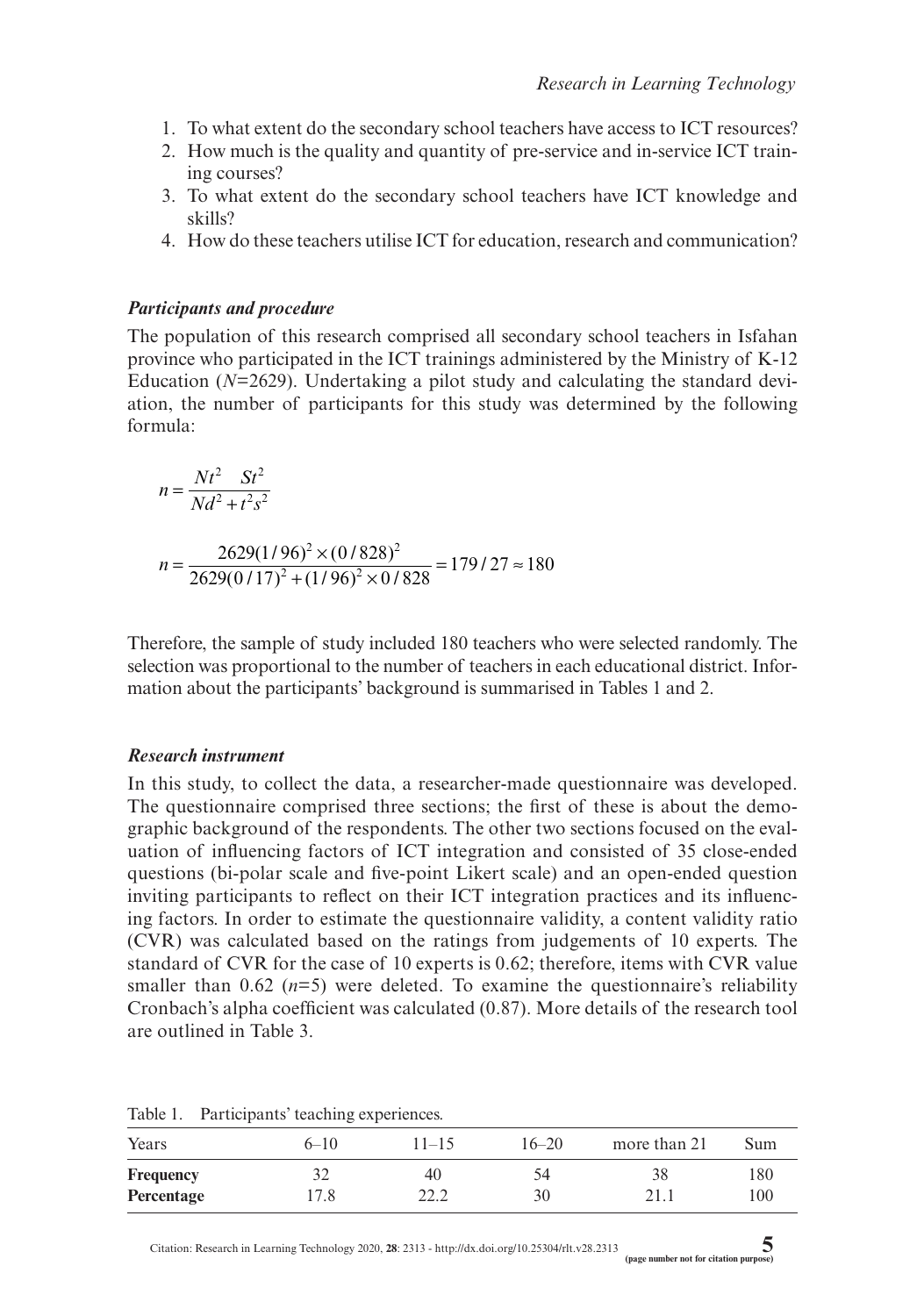| Literature<br>Language<br>Participants' teaching background. |  | Physics<br>Chemistry | Biology | Math | Computer          |
|--------------------------------------------------------------|--|----------------------|---------|------|-------------------|
|                                                              |  |                      |         |      | Social<br>Science |
|                                                              |  |                      |         |      |                   |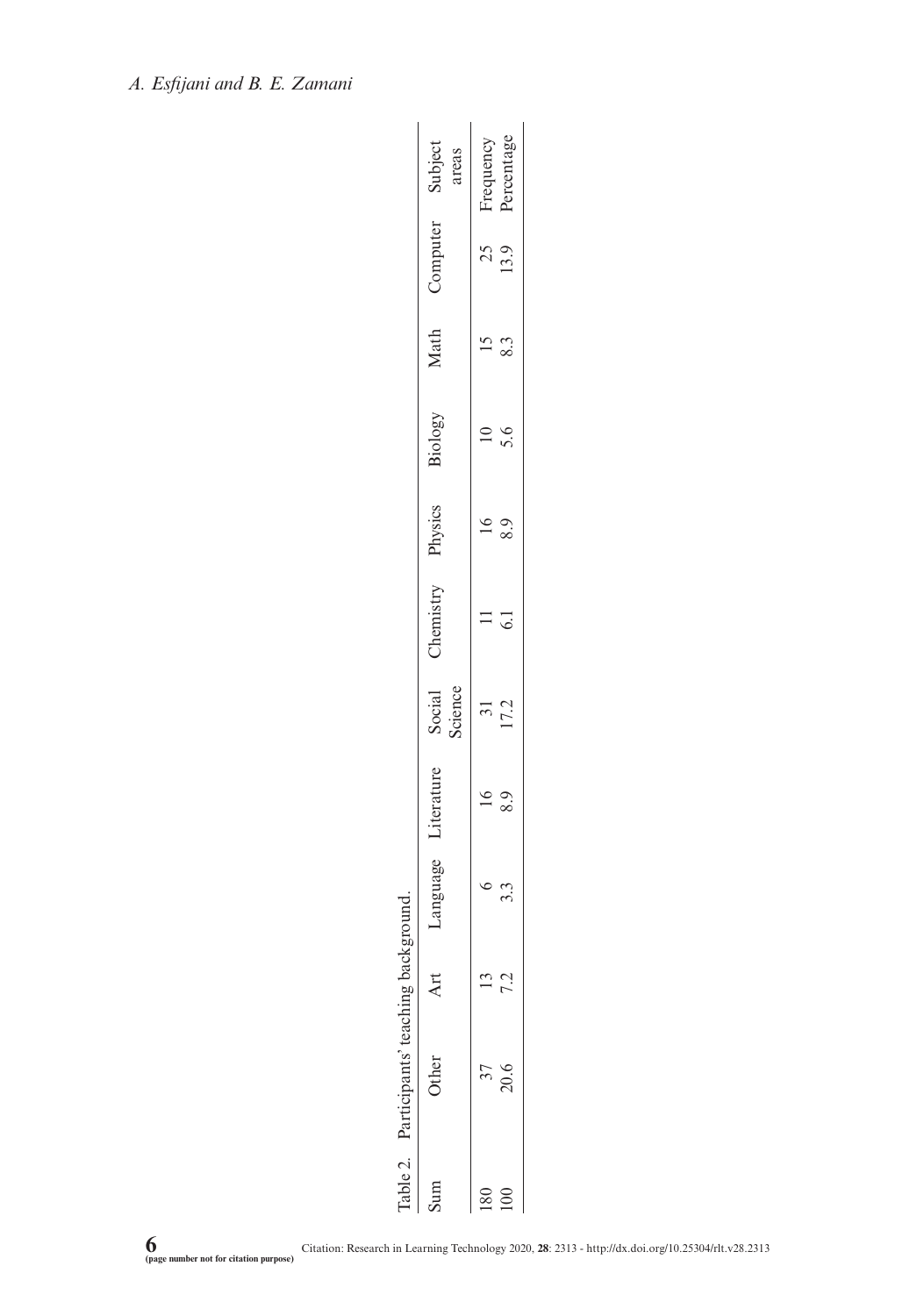| Variables                    | Subscale        | Description                |
|------------------------------|-----------------|----------------------------|
| ICT resources' accessibility | Hardware        | 11 bi-polar scale          |
|                              | Software        |                            |
|                              | Human resources |                            |
| ICT training courses         | Pre-service     | 2 bi-polar scale           |
|                              | In-service      | 1 five-point Likert scale  |
| ICT knowledge and skills     | Hardware        | 8 five-point Likert scale  |
|                              | Software        |                            |
|                              | Internet tool   |                            |
| ICT integration              | Education       | 12 five-point Likert scale |
|                              | Research        |                            |
|                              | Communication   |                            |

Table 3. The research tool.

| Table 4. |  | Availability of computers and related resources. |  |  |
|----------|--|--------------------------------------------------|--|--|
|----------|--|--------------------------------------------------|--|--|

| #                                               | Items                                                | Yes    | N <sub>0</sub> |
|-------------------------------------------------|------------------------------------------------------|--------|----------------|
| 1                                               |                                                      | $133*$ | 47             |
|                                                 | Access to computer at home                           | 73.9   | 26.1           |
| 2                                               | Access to Internet at home                           | 113    | 67             |
|                                                 |                                                      | 62.8   | 37.2           |
| $\mathcal{E}$                                   | Have E-mail address                                  | 86     | 94             |
|                                                 |                                                      | 47.8   | 52.2           |
|                                                 |                                                      | 135    | 45             |
| Access to computers at school<br>$\overline{4}$ | 75                                                   | 25     |                |
| 5                                               | Access to Internet at school                         | 151    | 29             |
|                                                 |                                                      | 83.9   | 16.1           |
| 6                                               | Schools' computers are connected                     | 89     | 91             |
|                                                 |                                                      | 49.4   | 51.6           |
| 7                                               |                                                      | 84     | 94             |
|                                                 | Proportion of speed and capacity of computers memory | 47.8   | 52.2           |
| 8                                               |                                                      | 111    | 69             |
|                                                 | Access to printer                                    | 61.7   | 38.3           |
| 9                                               | Access to scanner                                    | 76     | 104            |
|                                                 |                                                      | 42.2   | 57.8           |

\* First row numbers indicate frequency and second row indicates percentage.

## **Results**

### *Results of quantitative data*

## **1. To what extent do the secondary school teachers have access to ICT resources?**

To collect data regarding this question, two groups of questions in the research tool were developed. These two groups enquire about teachers' accessibility to: (1) computers and related resources; (2) software related to specific subject areas. The results of the questions related to the availability of computers and related resources are summarised in Table 4.

As Table 4 indicates, teachers' access to computers at home and schools is above 50%. Data also indicates that although they have access to Internet at home and school, less than 50% of teachers have electronic mail address. The computers' memory and their speed too were not optimal.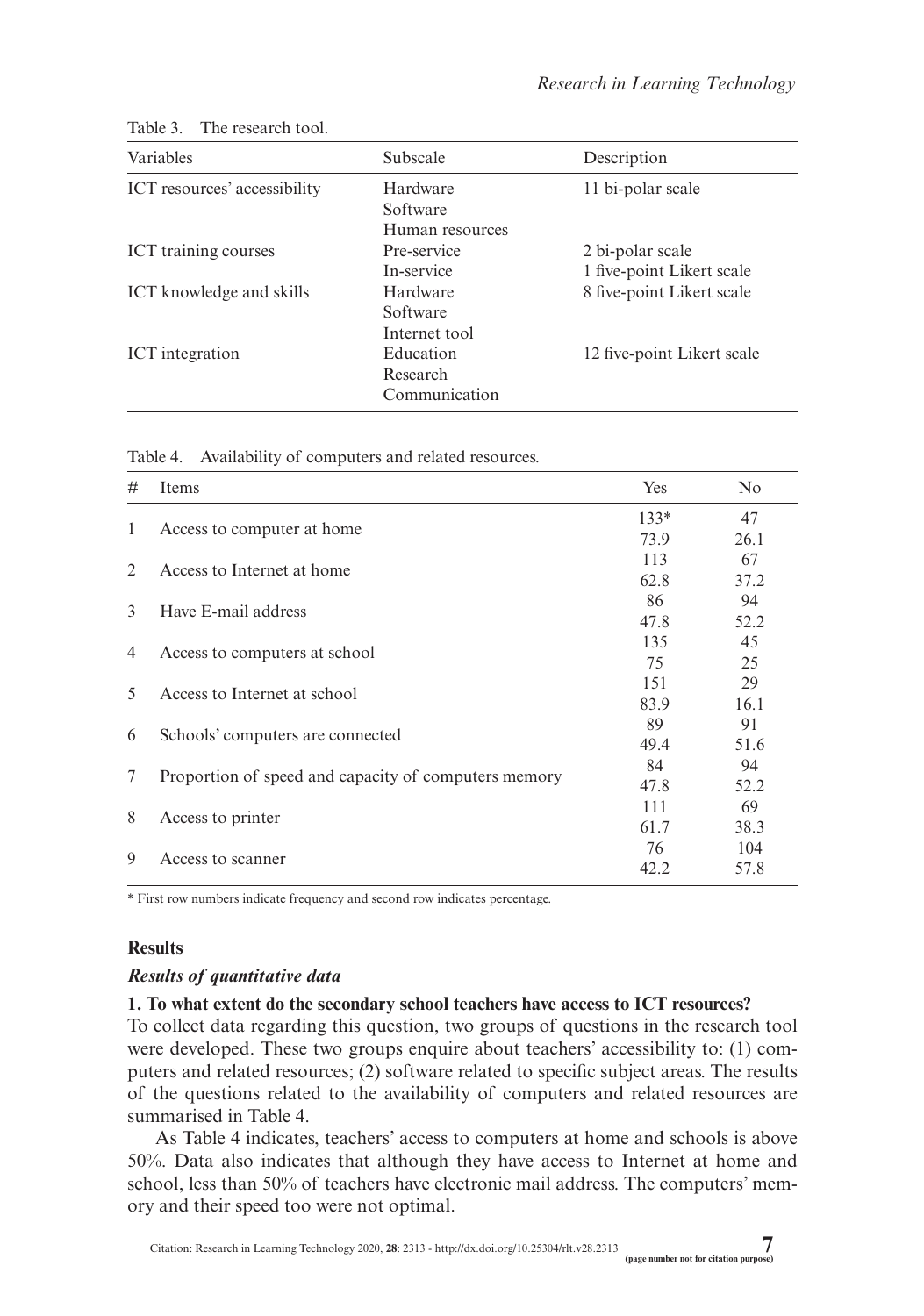The number of hours for which computers in schools were used is illustrated in Table 5.

Findings from Table 5 indicate that 51.7% of teachers had a 1 h access to computers per week; 18.3% of teachers had access of 6 h and more. Based on the findings of Tables 4 and 5, one may infer that above 50% of teachers had access to computer and Internet at home and school and they used these technologies for at least 1 h per week.

The distribution of educational software for specific subject area in schools is summarised in Table 6.

According to the findings of Table 6, the most widely available software in schools was math software, with a prevalence of 25%, and the least was literature software, with a prevalence of 10.3%.

Each school had a computer lab administrator who was responsible for repairing and maintenance of computers. Teachers' attitudes about the knowledge of computer lab administrator and access to software bank are summarised in Table 7.

Based on the results of Table 7, only 21.7% of teachers declared that they had access to a suitable software bank in their schools and 41.7% stated that they were satisfied with the technical knowledge of computer lab admins.

Considering the results of Tables 5, 6 and 7, one may infer that most of the budget of the Ministry of Education has been invested on purchasing hardware and setting up the computer labs. On the contrary, software facilities such as instructional software, Internet access, up-to-date and suitable software bank as well as providing a full-time computer expert with sufficient knowledge and specified duties have been neglected.

### **2. How much is the quality and quantity of pre-service and in-service ICT training courses?**

The results regarding this question have been summarised in Table 8.

|            | rable 5. Distribution of senoofs computer use. |       |         |         |            |     |  |
|------------|------------------------------------------------|-------|---------|---------|------------|-----|--|
|            | Without answer                                 | $1-0$ | $3 - 7$ | $5 - 4$ | 6 and more | Sum |  |
| Frequency  | 28                                             |       | ΙX      |         | 33         | 180 |  |
| Percentage | 15.6                                           | 517   | 10      | 4.4     | 18.3       | 100 |  |

Table 5. Distribution of schools' computer use.

| Table 6. Distribution of educational software in schools. |  |  |  |
|-----------------------------------------------------------|--|--|--|
|                                                           |  |  |  |

|            | Math |      | Science Social science Literature Language Art |      |      |      | Sum |
|------------|------|------|------------------------------------------------|------|------|------|-----|
| Frequency  |      |      |                                                |      |      |      | 68  |
| Percentage |      | 22.0 | 11.8                                           | 10.3 | 16.2 | 14.7 | 100 |

Table 7. Teachers' attitudes toward computer administrators' knowledge and software.

| #              | Items                                                                   | Yes           | N٥          | Sum |
|----------------|-------------------------------------------------------------------------|---------------|-------------|-----|
|                | Satisfaction with ICT knowledge of lab<br>administrators                | $75*$<br>41.7 | 105<br>58.3 | 180 |
| $\overline{2}$ | Accessibility to the software bank<br>appropriate with teaching subject | 39<br>217     | 141<br>78.3 | 180 |

\*First row numbers indicate frequency and second row numbers indicate percentage.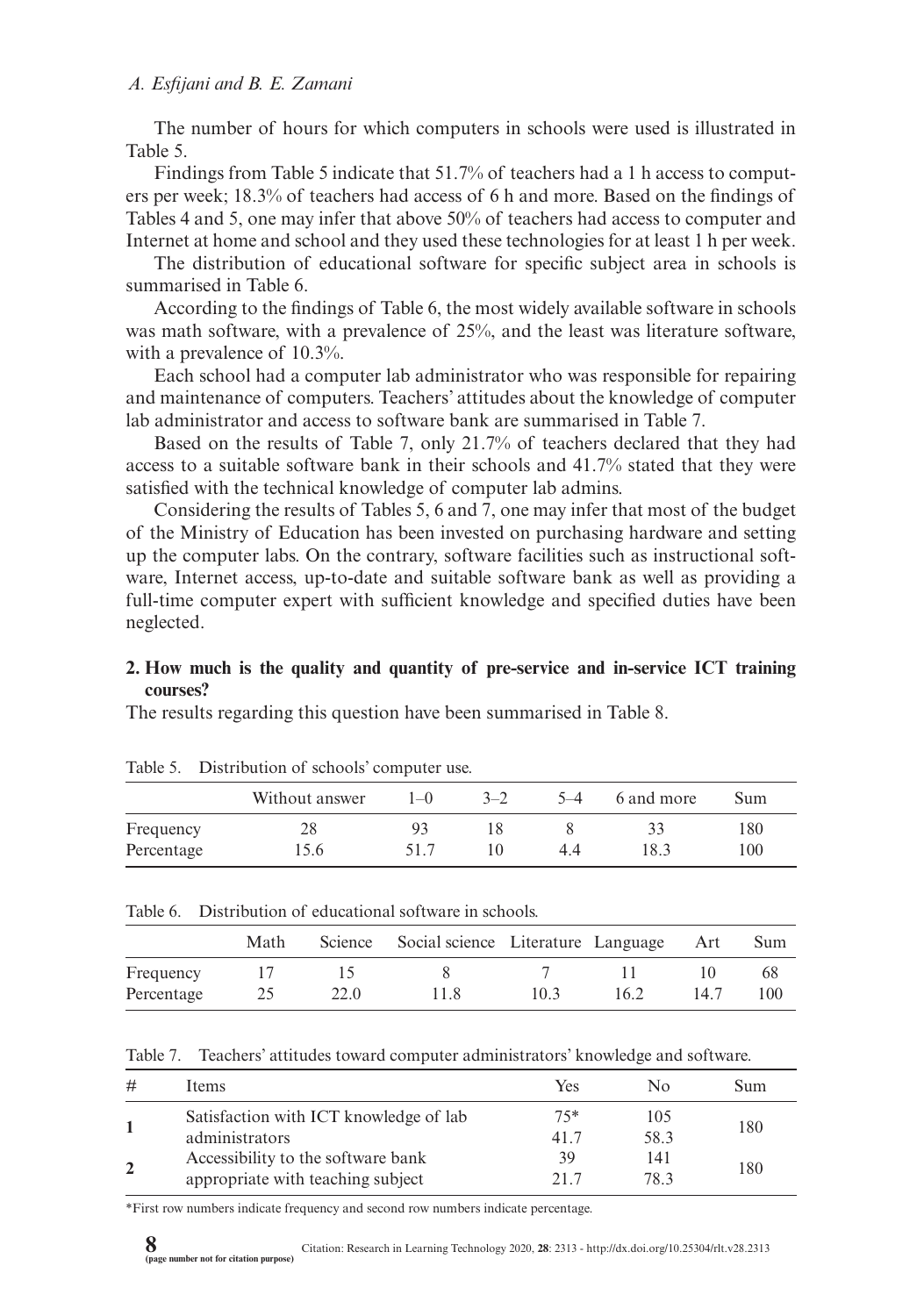As shown in Table 8 33.3% teachers declared that they had received ICT instruction in pre-service courses and 62.2% stated that they had participated in the in-service ICT courses. The distribution of in-service ICT courses is outlined in Table 9.

According to the findings of Table 8, most teachers acquired their computer knowledge by passing in-service courses. Besides, most of the teachers had passed three of the seven existing courses.

**3. To what extent do the secondary school teachers have ICT knowledge and skills?** Table 10 represents the distribution frequency of teachers' familiarity with ICT applications in education.

| Distribution of pre-service and in-service courses. | Table 8. |  |  |  |  |  |
|-----------------------------------------------------|----------|--|--|--|--|--|
|-----------------------------------------------------|----------|--|--|--|--|--|

| # | Item                                                  | Yes   | Nο   |
|---|-------------------------------------------------------|-------|------|
|   | Attending computer courses in pre-service training    | $60*$ | 120  |
|   |                                                       | 33.3  | 66.7 |
|   | Attending computer courses during in-service training | 112   | 61   |
|   |                                                       | 62.2  | 33.9 |

\*First row numbers indicate frequency and second row numbers indicate percentage.

|                         | Without<br>answer | course | courses   | courses    | courses    | 5 courses<br>or more | Sum        |
|-------------------------|-------------------|--------|-----------|------------|------------|----------------------|------------|
| Frequency<br>Percentage | 14<br>7.8         | 3.9    | 14<br>7.8 | 60<br>33.3 | 58<br>32.2 | 15                   | 180<br>100 |

Table 9. The distribution of in-service ICT courses.

#### Table 10. The distribution frequency of teacher's familiarity with ICT applications.

| #                       | Items                                                                 | Very low Low   |            | Av         | high       | Very<br>High |      | $SP^*$ Mean SD    |      |
|-------------------------|-----------------------------------------------------------------------|----------------|------------|------------|------------|--------------|------|-------------------|------|
| 1                       | Familiarity with hardware                                             | $38**$<br>21.1 | 53<br>29.4 | 64<br>35.6 | 21<br>11.7 | 4<br>2.2     | 13.9 | 2.50              | 1.12 |
| $\overline{2}$          | Familiarity with operational<br>systems                               | 7<br>3.9       | 23<br>12.8 | 92<br>51.1 | 43<br>23.9 | 15<br>8.3    | 32.2 | $3.20 \quad 0.90$ |      |
| 3                       | Familiarity with word<br>processors                                   | 9<br>5         | 27<br>15   | 75<br>41.7 | 49<br>27.2 | 20<br>11.1   | 38.3 | $3.24$ 1.00       |      |
| $\overline{\mathbf{4}}$ | <b>Familiarity with PowerPoint</b><br>software for presenting content | 102<br>56.7    | 38<br>21.1 | 21<br>11.7 | 8<br>4.4   | 11<br>6.1    | 10.5 | 1.82 1.17         |      |
| 5                       | Familiarity with excel                                                | 48<br>26.7     | 38<br>21.1 | 54<br>30   | 30<br>16.7 | 10<br>5.6    | 22.3 | 2.53 1.20         |      |
|                         | Total average                                                         |                |            |            |            |              |      | 2.66              | 1.08 |

\*SP = Summative percentage.

\*\*First row numbers indicate frequency and second row numbers indicate percentage.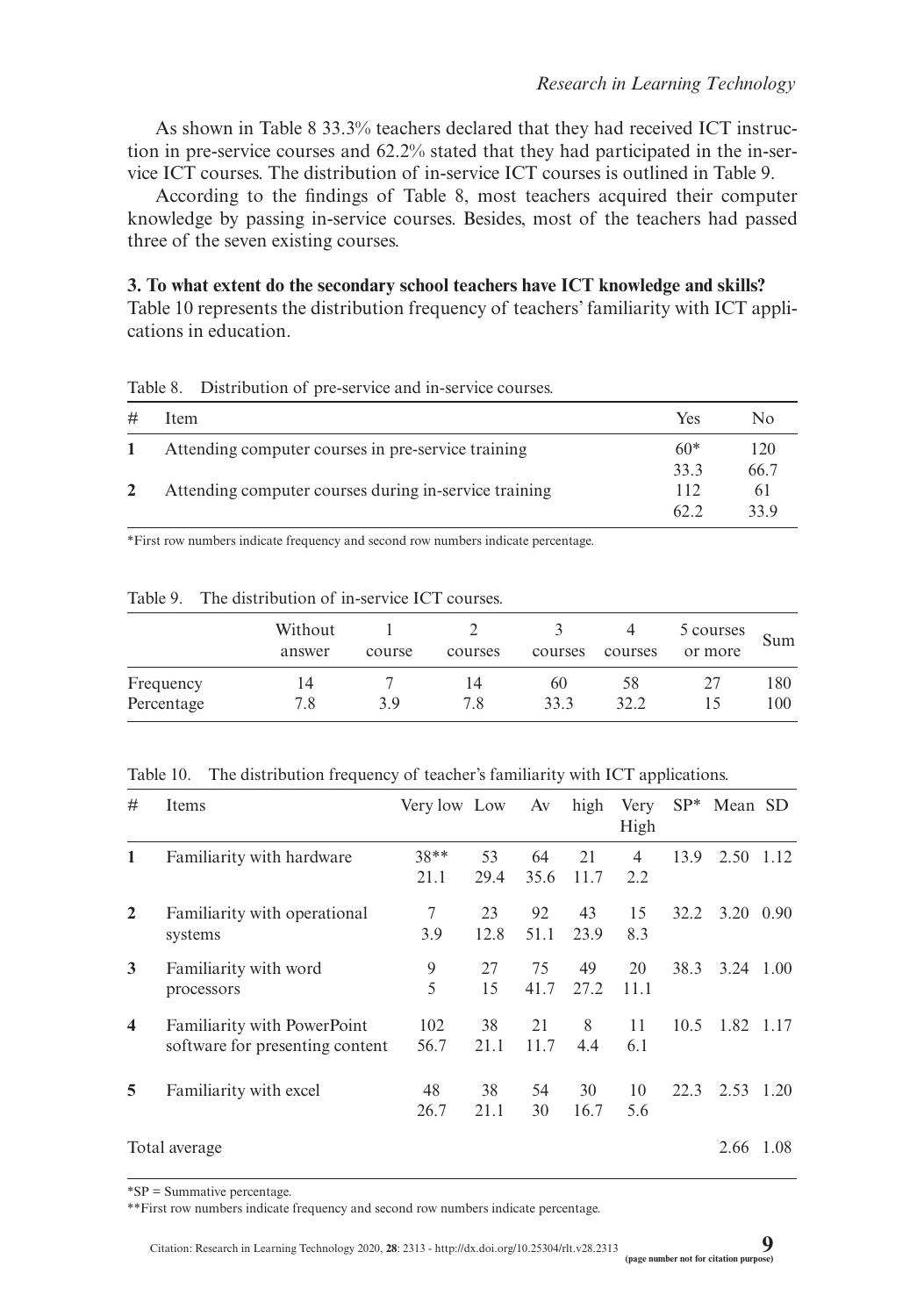According to Table 9, the highest mean related to familiarity with computers in educational domain belongs to work with application programs such as Word Processor, with a mean of 3.24, and the least mean belongs to presenting content with PowerPoint (1.82). The distribution frequency of teachers' familiarity with ICT applications for communication is summarised in Table 11.

As can be seen from the data in Table 11, although teachers know chat and social media tools more than email as a communicative tool; their familiarity with communicative ICT applications is below average.

## **4. How teachers utilise ICT for education, research and communication?**

The distribution frequency of teacher's computer utilisation in the educational domain is summarised in Table 12.

Findings also indicate that teachers use computers for application programs to perform their job. According to data presented in Table 12, the highest mean of

| #              | Familiarity with                     | Very low     | Low        | Av         | high      | Very<br>High | SP  | Mean | <b>SD</b> |
|----------------|--------------------------------------|--------------|------------|------------|-----------|--------------|-----|------|-----------|
| 1              | E-mail                               | 118*<br>65.6 | 28<br>15.6 | 16<br>8.9  | 11<br>6.1 | 3.9          | 10  | 1.67 | 1.11      |
| $\overline{2}$ | Sending files through<br>attachments | 116<br>64.4  | 32<br>17.8 | 19<br>10.6 | 7<br>3.9  | 6<br>3.3     | 7.2 | 1.64 | 1.04      |
| 3              | Chat and social<br>media tools       | 107<br>59.4  | 35<br>19.4 | 21<br>11.7 | 3.9       | 10<br>5.6    | 9.5 |      | 1.15      |
|                | Total average                        |              |            |            |           |              |     | 1.69 | 1.10      |

Table 11. Teachers' familiarity with ICT applications for communication.

\*The first row numbers indicate frequency and second row numbers indicate percentage.

Table 12. The distribution frequency of ICT integration in education

|                  | Items                     | Very low Low |      | Av   |      | high Very High | SP. | Mean SD        |      |
|------------------|---------------------------|--------------|------|------|------|----------------|-----|----------------|------|
|                  | Using word processor for  | 48*          | 42   | 46   | 22   | 22             |     | 24.4 2.60      | 1.32 |
| 1                | typing                    | 26.7         | 23.3 | 25.6 | 12.2 | 12.2           |     |                |      |
| $\mathbf{2}$     | Using word processor for  | 64           | 53   | 37   | 18   | 8              |     | 14.4 2.18 1.15 |      |
|                  | presenting content        | 35.6         | 29.4 | 20.6 | 10   | 4.4            |     |                |      |
| 3                | Using word processor to   | 50           | 32   | 45   | 32   | 21             |     | 29.5 2.68      | 1.35 |
|                  | prepare exams             | 27.8         | 17.8 | 25   | 17.8 | 11.7           |     |                |      |
| $\boldsymbol{4}$ | Using PowerPoint for      | 112          | 30   | 26   | 7    | 5              | 6.7 | 1.68           | 1.04 |
|                  | presentation              | 62.2         | 16.7 | 14.4 | 3.9  | 2.8            |     |                |      |
| 5                | Using Excel to process    | 87           | 36   | 36   | 15   | 6              |     | 11.6 1.98      | 1.15 |
|                  | information               | 48.3         | 20   | 20   | 8.3  | 3.3            |     |                |      |
| 6                | Using computers as        | 62           | 42   | 41   | 24   | 11             |     | 19.4 2.33      | 1.24 |
|                  | instructional aids        | 34.4         | 23.3 | 22.8 | 13.3 | 6.1            |     |                |      |
| 7                | Using computers during    | 91           | 33   | 32   | 13   | 11             |     | 13.3 2.00      | 1.23 |
|                  | term                      | 50.6         | 18.3 | 17.8 | 7.2  | 6.1            |     |                |      |
| $\bf{R}$         | Assignment that should be | 77           | 23   | 39   | 25   | 16             |     | 22.8 2.33      | 1.37 |
|                  | done with computer        | 42.8         | 12.8 | 21.7 | 13.9 | 8.9            |     |                |      |
|                  | Total average             |              |      |      |      |                |     | 2.22           | 1.23 |

\*First row numbers indicate frequency and second row numbers indicate percentage.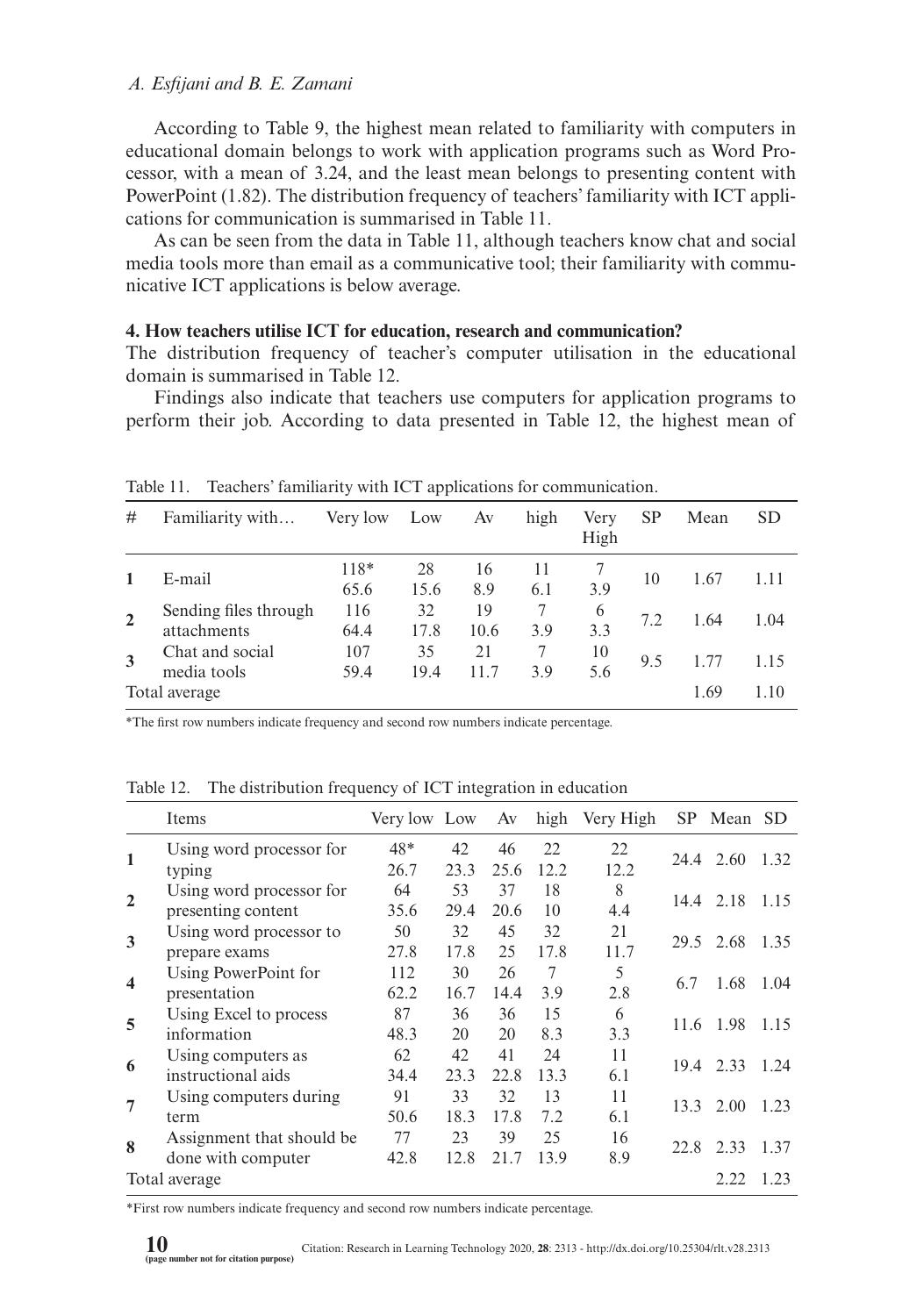educational use belongs to preparing exam questions (2.67) and the lowest mean belongs to using PowerPoint and Excel (1.68) for teaching and learning.

The distribution frequency of ICT utilisation in research domain has been summarised in Table 13.

As is shown in Table 13, the highest mean of ICT utilisation in research domain belongs to writing articles (2.28) and the lowest mean belongs to use ICT to get informed of the scholarly news (2.08).

The frequency of ICT utilisation rate for communication purposes is summarised in Table 14.

According to Table 14, the highest mean of ICT utilisation for communication belongs to receiving salary invoice receipt (2.16) and the lowest mean belongs to conducting chat through ICT tools (1.66).

To answer the fourth question according to the findings of Tables 9 to 14, one may infer that the rate of familiarity with ICT and the rate of its application in all three domains (education, research and communication) is less than the average of 3. The least amount of familiarity and ICT utilisation belongs to communicative domain, research domain and educational domain respectively.

#### *Results of qualitative data*

As results indicate, all teachers in this study participated in in-service ICT courses, but they could not use their knowledge in practice to integrate technology into their classrooms. According to teachers' interviews, there were many reasons for the mentioned problem:

Trainers of ICT courses were computer experts; however, they did not have enough experience in secondary education and were not familiar with teachers' needs for ICT integration in teaching and learning. They could not link the ICT course contents to

| #              | Using ICT to $\dots$              | Very low      | Low        | Av         |            | high Very High SP |      | Mean SD |      |
|----------------|-----------------------------------|---------------|------------|------------|------------|-------------------|------|---------|------|
|                | write articles                    | $69*$<br>38.3 | 36<br>20   | 42<br>23.3 | 20<br>11.1 | 13<br>7.2         | 18.3 | 2.29    | 1.28 |
| $\overline{2}$ | get informed of<br>scholarly news | 88<br>48.9    | 34<br>18.9 | 27<br>15   | 94         | 14<br>7.8         | 17.2 | 2.08    | 1.31 |
|                | Total average                     |               |            |            |            |                   |      | 2.18    | 1 29 |

Table 13. The distribution frequency of ICT utilisation in research

\* First row numbers indicate frequency and second row numbers indicate percentage.

Table 14. The frequency of ICT utilisation rate for communication.

| #              | Using ICT to $\dots$                                | Very low Low Av |               |            |           | high Very high SP |     | Mean SD                      |       |
|----------------|-----------------------------------------------------|-----------------|---------------|------------|-----------|-------------------|-----|------------------------------|-------|
|                | chat.                                               | $113*$<br>62.8  | 34 19<br>18.9 | 10.6       | 5.0       | 2.8               | 7.8 | 1.66 1.03                    |       |
| $\overline{2}$ | receive salary invoice<br>receipt.<br>Total average | 84<br>46.7      | 25<br>13.9    | 42<br>23.3 | 16<br>8/9 | 13<br>7.2         |     | $16.1$ $2.16$ $1.30$<br>1.91 | 1 1 6 |

\* First row numbers indicate frequency and second row numbers indicate percentage.

Citation: Research in Learning Technology 2020, **28**: 2313 -<http://dx.doi.org/10.25304/rlt.v28.2313> **11 (page number not for citation purpose)**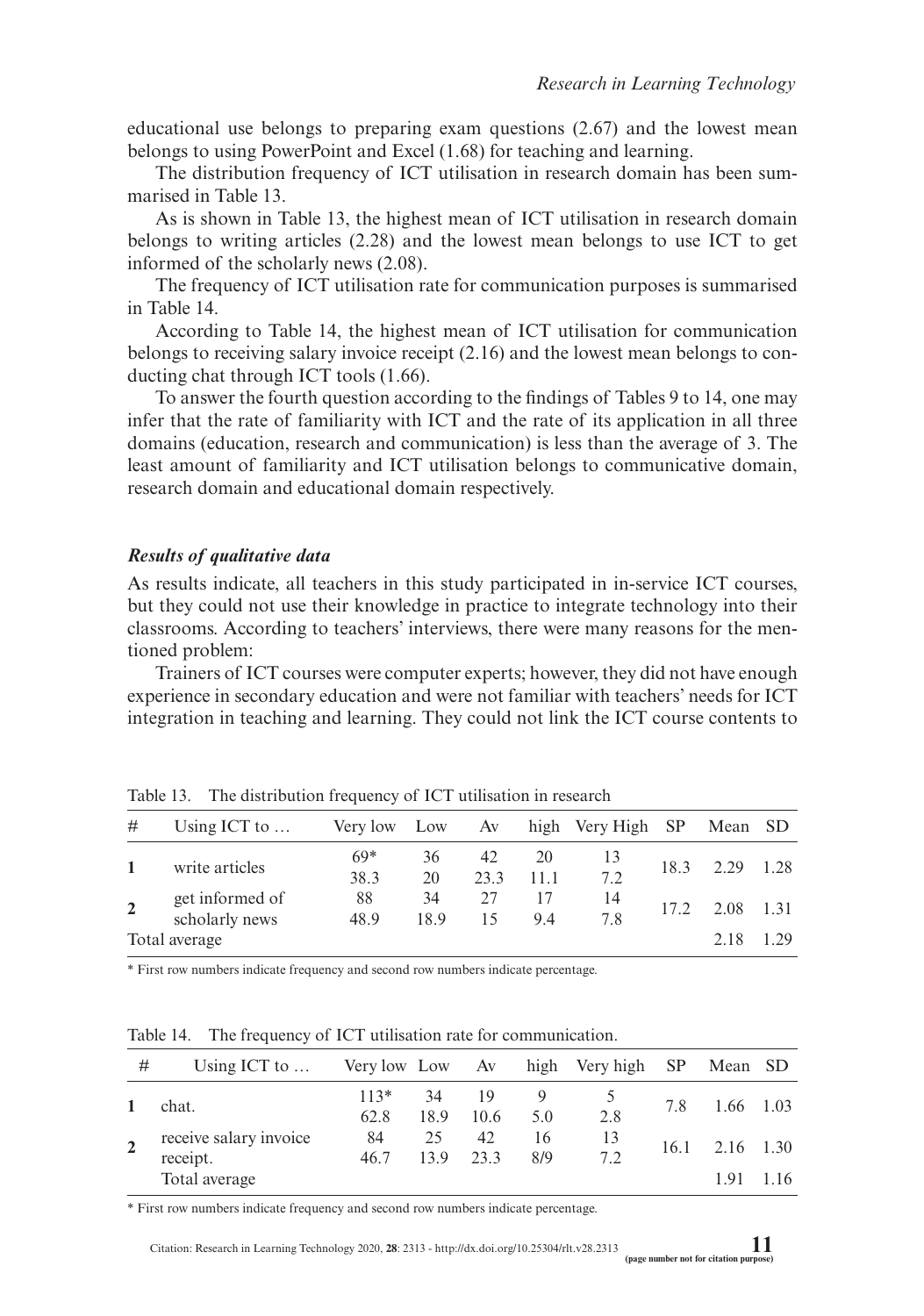the teachers' needs in the classroom. In addition, most participants indicated that the trainers of ICT courses were not very knowledgeable and proficient.

From teachers' points of view, an inadequate cultural background was another obstacle for ICT integration. Many teachers felt more comfortable when they did tasks manually than with ICT tools. They used to do tasks as they did them before, so, they would resist the changes. Many research participants felt lonely while using computers.

Furthermore, they felt anxious when working with computers, because there was no technical support in their school. Another factor for not using ICT from teachers' points of view was that students were more knowledgeable about ICT than their teachers were, because they got to spend more time with computers and other ICT tools.

#### **Discussion and conclusion**

As the findings of this study reveal teachers' access rate to hardware facilities such as computers, Internet and printers is above 50%. This research demonstrates controversial results compared with the results of other studies in which technology accessibility is a major barrier in secondary schools for ICT integration (Islami 2004; Salehi and Salehi 2012). It can be inferred that during this time, the Iranian Ministry of Education contributed to address a major ICT integration barrier which was evidenced by previous studies. The findings of this research show that in recent years, investments in hardware facilities and access rates have been increased. While Kiptalam and Rodrigues (2010) in their study showed that higher access rates to ICT tools have been initiated for better utilisation of ICT-related technologies in Kenyan secondary schools, results from our study do not support this assumption. The key point here is that an effective ICT investment in education can contribute to better ICT-integration practices.

In spite of having adequate access to hardware, results indicate that teachers had less access to suitable software. Most educational software programs belong to math and a lesser number of programs belong to literature. This is due to two main concerns including language and culture. Most available software in the market is designed and produced in English and many students and teachers do not have proficiency in English language to utilise them. In addition, many of the softwares are not suitable according to Iranian culture and religion. These two concerns mostly affect ICT integration into subjects such as humanities and literature.

According to the obtained results, one may conclude that most of the budget of the Ministry of Education has been allocated to procurement of hardware and equipping computer labs at secondary schools. On the contrary, software facilities such as educational software for subject areas, up-to-date and suitable software bank in Persian language and – the most important – the full time technical expert with specified duties and optimal knowledge level are neglected issues by Ministry of Education. These results are consistent with the results obtained from previous studies (Abedi 2005; Ghaseminejad 2005). The cited studies indicated that the software dimension has been less appreciated in developing countries.

The results also show that in-service training courses did not enhance the quality and quantity of ICT integration practices among secondary school teachers. These teachers did not perceive the training courses to be efficient and were not satisfied with the quality of the courses. It seems that the Department of Secondary Education needs to review the PD trainings specifically regarding ICT integration knowledge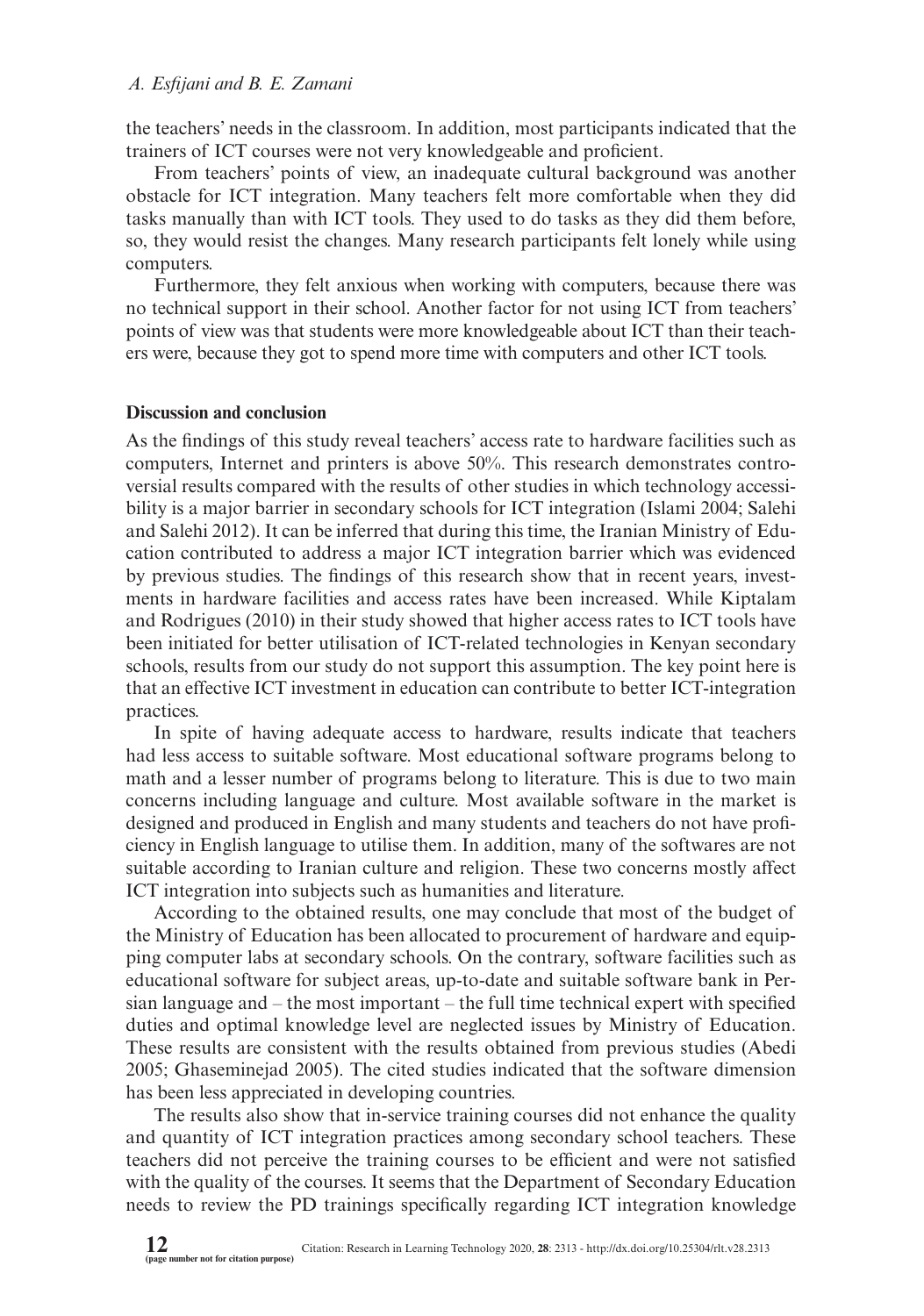and skills. While nurturing skilled trainers who were equipped with TPACK competencies, the department should revise the training programmes to be up to date and efficient. These trainings should be collaborative, continuous and consistently incorporating more effective in-person courses and workshops (An 2018).

In spite of attending many ICT in-service training courses, teachers were not proficient in using ICT tools. Their self-efficacy in using computers was low. The finding is compatible with Shavakhi's (2002) research in which the lack of teachers' ICT competencies and skills was reported. The rate of familiarity with ICT applications in educational and communication field was not of the desired level and their averages were far from the assumptive average. It is therefore unlikely that Kenyan secondary school teachers increasingly use ICT tools as a means of communication (Kiptalam and Rodrigues 2010).

It has been mentioned that ICT integration trainings should provide secondary teachers with subject-specific ICT integration ideas and help them to improve their ICT skills in the context of a learner-centred approach in their subject areas (An 2018). In order to improve the current situation, all secondary school stakeholders need to work together to reflect on the existing ICT integration practices; find pitfalls and revise the ICT integration programmes and strategies.

#### **References**

- Abbitt, J. T. (2011) 'An investigation of the relationship between self-efficacy beliefs about technology integration and technological pedagogical content knowledge (TPACK) among preservice teachers', *Journal of Digital Learning in Teacher Education*, vol. 27, no. 4, pp. 134–143. [doi: 10.1080/21532974.2011.10784670](http://dx.doi.org/10.1080/21532974.2011.10784670).
- Abedi, A. (2005) *Examining the practical approaches of Teachers' integrating of information and communication technologies in teaching –learning in 2003-2004*, The Research Council of Education Ministry, Isfahan.
- Albugami, S. & Ahmed, V. (2015) 'Success factors for ICT implementation in Saudi secondary schools: from the perspective of ICT directors, head teachers, teachers and students', *International Journal of Education and Development using Information and Communication Technology (IJEDICT)* [online], vol. 11, no. 1, pp. 36–54. Available at: [http://usir.salford.](http://usir.salford.ac.uk/id/eprint/37645) [ac.uk/id/eprint/37645](http://usir.salford.ac.uk/id/eprint/37645)
- An, Y. (2018) 'The effects of an online professional development course on teachers' perceptions, attitudes, self-efficacy, and behavioral intentions regarding digital game-based learning', *Educational Technology Research and Development*, vol. 66, no. 6, pp. 1505–1527. [doi:](http://dx.doi.org/10.1007/s11423-018-9620-z) [10.1007/s11423-018-9620-z](http://dx.doi.org/10.1007/s11423-018-9620-z)
- Annetta, L.A. *et al*., (2009) 'Investigating the impact of video games on high school students' engagement and learning about genetics', *Computers and Education*, vol. 53, no. 1, pp. 74–85. [doi: 10.1016/j.compedu.2008.12.020](http://dx.doi.org/10.1016/j.compedu.2008.12.020)
- Atashak, M. & Mahzadeh, P. (2011) 'Identify and rank effective barriers of non-use information communication technology from view of teachers', *Journal of Technology of Education (JTE)* [online], vol. 5, no. 2, pp. 115–122. Available at: [http://jte.sru.ac.ir/](http://jte.sru.ac.ir/article_310_en.html) [article\\_310\\_en.html](http://jte.sru.ac.ir/article_310_en.html)
- Boggs, G. R. (2019) 'What is the learning paradigm?', in *13 ideas that are transforming the community college world*, ed. T. U. O'Banion, Rowman & Littlefield, London, pp. 33–51.
- Butler, C. *et al*., (2019) 'Using a handwriting app leads to improvement in manual dexterity in kindergarten children', *Research in Learning Technology*, vol. 27, no. 1, pp. 1–10. [https://](https://doi.org/10.25304/rlt.v27.2135) [doi.org/10.25304/rlt.v27.2135](https://doi.org/10.25304/rlt.v27.2135)
- Cagiltay, N. E., Ozcelik, E. & Ozcelik, N. S. (2015) 'The effect of competition on learning in games', *Computers and Education*, vol. 87, no. 1, pp. 35–41. [doi: 10.1016/j.](http://dx.doi.org/10.1016/j.ijindorg.2015.03.007) [ijindorg.2015.03.007](http://dx.doi.org/10.1016/j.ijindorg.2015.03.007)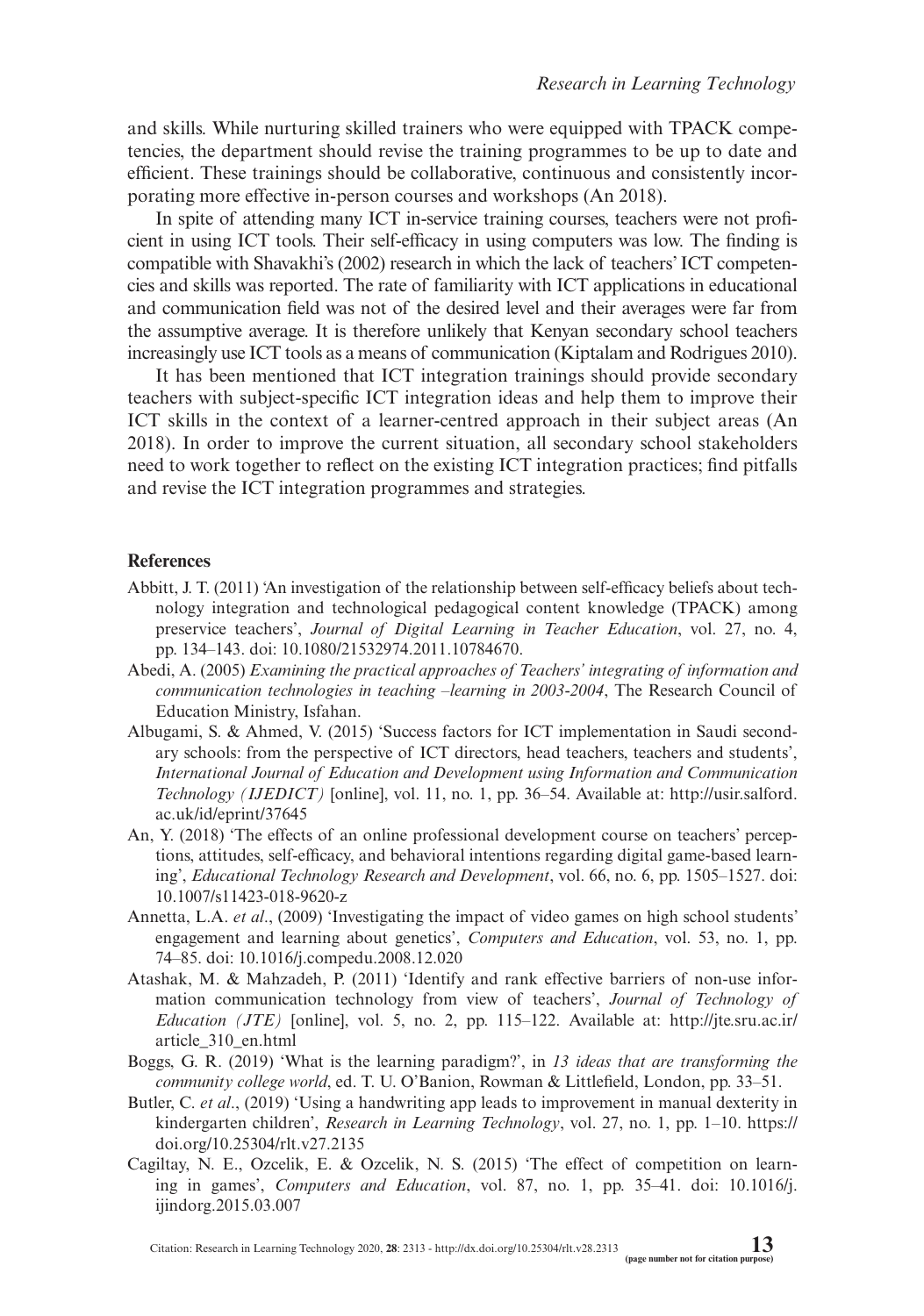- Cheung, A. C. K. & Slavin, R. E. (2011) 'The effectiveness of educational technology applications for enhancing mathematics achievement in K-12 classrooms: a meta-analysis', *Educational Research Review*, vol. 9(1), pp. 88–113. [doi: 10.1016/j.edurev.2013.01.001](http://dx.doi.org/10.1016/j.edurev.2013.01.001)
- Darling-Hammond, L., Hyler, M. E. & Gardner, M. (2017) *Effective teacher professional development*, Learning Policy Institute, Palo Alto, CA. Available at: [https://learningpol](https://learningpolicyinstitute.org/sites/default/)[icyinstitute.org/sites/default/](https://learningpolicyinstitute.org/sites/default/) files/product-files/Effective\_Teacher\_Professional\_Development\_REPORT.pdf
- Ertmer, P. A. (1999) 'Addressing first-and second-order barriers to change: strategies for technology integration', *Educational Technology Research and Development*, vol. 47, no. 4, pp. 47–61. doi: [10.1007/BF02299597](http://dx.doi.org/10.1007/BF02299597)
- Ertmer, P. A. & Ottenbreit-leftwich, A. T. (2010) 'Teacher technology change: how knowledge, confidence, beliefs, and culture intersect', *Journal of Research on Technology in Education*, vol. 42, no. 3, pp. 255–284. [doi: 10.1080/15391523.2010.10782551](http://dx.doi.org/10.1080/15391523.2010.10782551)
- Ghaseminejad, A. (2005) *Examining practical approaches in order to activate computer workshops in high schools of Isfahan city in 2003-2004*, M.A. Dissertation, University of Isfahan.
- Hajforoush, A. & Crangi, A. M. (2003) 'Examining the results of the application of information and communication technologies in high schools of Tehran', *Scientific and Research Innovations Quarterly*, vol. 9, no. 3, pp. 11–31.
- Hew, K. F. & Brush, T. (2007) 'Integrating technology into K-12 teaching and learning: current knowledge gaps and recommendations for future research', *Educational Technology Research and Development*, vol. 55, no. 3, pp. 223–252. [doi: 10.1007/s11423-006-9022-5](http://dx.doi.org/10.1007/s11423-006-9022-5)
- Higgins, K., Angelo, J. H. & Crawford, L. (2019) 'Effects of technology in mathematics on achievement, motivation, and attitude: a meta-analysis', *Journal of Educational Computing Research*, vol. 57, no. 2, pp. 283–319. [doi: 10.1177/0735633117748416](http://dx.doi.org/10.1177/0735633117748416)
- Hosseini, Z. (2015) 'The usage of constructivism to enhance technology integration knowledge', *The Journal of Technology for Education* [online], vol. 10, no. 2, pp. 155–164. Available from: [http://jte.sru.ac.ir/article\\_439\\_en.html](http://jte.sru.ac.ir/article_439_en.html)
- Hu, X. *et al*., (2018) 'The relationship between ICT and student literacy in mathematics, reading, and science across 44 countries: a multilevel analysis', *Computers and Education* [online], vol. 125(September 2017), pp. 1–13. [doi: 10.1016/j.compedu.2018.05.021](http://dx.doi.org/10.1016/j.compedu.2018.05.021)
- Hwang, G. J. & Chen, C. H. (2016) 'Influences of an inquiry-based ubiquitous gaming design on students' learning achievements, motivation, behavioral patterns, and tendency towards critical thinking and problem solving', *British Journal of Educational Technology* [online], vol. 48, no. 4, pp. 950–971. [doi: 10.1111/bjet.12464](http://dx.doi.org/10.1111/bjet.12464)
- Islami, M. (2004) 'The educational capabilities of global net, access rate, its application and the viewpoint of students and teachers in high school period,' in *Curriculum in information and communication technology age*, eds S. Khanlou, & N. Asghari, Aieezh, Tehran, pp. 1–13.
- Khokhar, A. J., Gulab, F. & Javaid, S. (2017) 'Information communication technology integration: trained secondary school teachers' dilemma', *Journal of Research in Social Sciences* [online], vol. 5, no. 1, pp. 94–102. Available at: [http://localhost:8080/xmlui/](http://localhost:8080/xmlui/handle/123456789/429) [handle/123456789/429](http://localhost:8080/xmlui/handle/123456789/429)
- Kiptalam, G. K. & Rodrigues, A. J. (2010) 'Accessibility and utilization of ICTs among secondary school teachers in Kenya', in *The International Conference on Computing and ICT Research*, Kampala, Uganda, pp. 246–263.
- Koehler, M. J. & Mishra, P. (2009) 'What is technological pedagogical content knowledge?', *Contemporary Issues in Technology and Teacher Education* [online], vol. 9, no. 1, pp. 60–70. Available at:<https://www.learntechlib.org/primary/p/29544>
- Lane, J. M. (2012) 'Developing the vision: preparing teachers to deliver a digital world-class education system', *Australian Journal of Teacher Education*, vol. 37, no. 4, pp. 59–74. [doi:](http://dx.doi.org/10.14221/ajte.2012v37n4.7) [10.14221/ajte.2012v37n4.7](http://dx.doi.org/10.14221/ajte.2012v37n4.7)
- Lashkari, H. (2003) *Examining the application rate and the obstacles of the application of educational technology and evaluating the existing school facilities in Felavarjan from the view point of principals and teachers*, M.A. Dissertation, Azad University.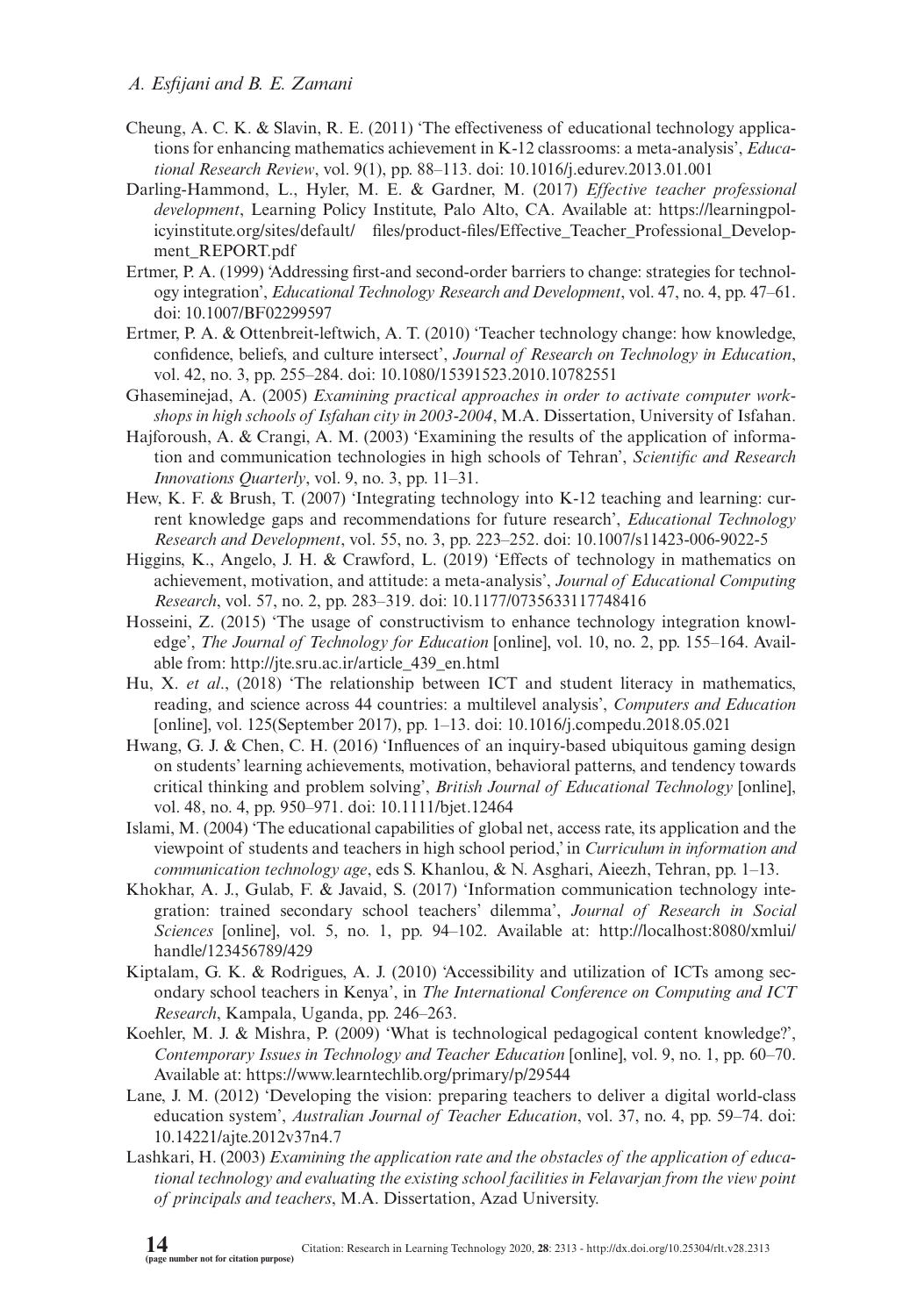- Lawrence, J. E. & Tar, U. A. (2018) 'Factors that influence teachers' adoption and integration of ICT in teaching/learning process', *Educational Media International* vol. 55, no. 1, pp. 79–105. [doi: 10.1080/09523987.2018.1439712](http://doi.org/10.1080/09523987.2018.1439712)
- Lee, C. J. & Kim, C. (2017) 'A technological pedagogical content knowledge based instructional design model: a third version implementation study in a technology integration course', *Educational Technology Research and Development*, vol. 65, no. 6, pp. 1627–1654. [doi:](http://dx.doi.org/10.1007/s11423-017-9544-z) [10.1007/s11423-017-9544-z](http://dx.doi.org/10.1007/s11423-017-9544-z)
- Makki, T.W. *et al*., (2018) 'When first-order barriers are high: a comparison of second- and third-order barriers to classroom computing integration', *Computers and Education*, vol. 120 (June 2017), pp. 90–97. [doi: 10.1016/j.compedu.2018.01.005](http://dx.doi.org/10.1016/j.compedu.2018.01.005)
- Meluso, A. *et al*., (2012) 'Enhancing 5th graders' science content knowledge and self-efficacy through game-based learning', *Computers and Education*, vol. 59, no. 1, pp. 497–504. [doi:](http://dx.doi.org/10.1016/j.compedu.2011.12.019) [10.1016/j.compedu.2011.12.019.](http://dx.doi.org/10.1016/j.compedu.2011.12.019)
- Mirzajani, H. & Mahmud, R. (2016) 'Teachers' acceptance of ICT and its integration in the classroom', *Quality Assurance in Education*, vol. 24, no. 1, pp. 26–40. [doi: 10.1108/](http://dx.doi.org/10.1108/QAE-06-2014-0025) [QAE-06-2014-0025.](http://dx.doi.org/10.1108/QAE-06-2014-0025)
- Nikolopoulou, K. & Gialamas, V. (2015) 'Barriers to the integration of computers in early childhood settings: teachers' perceptions', *Education and Information Technologies*, vol. 20, no. 2, pp. 285–301. [doi: 10.1007/s10639-013-9281-9](http://dx.doi.org/10.1007/s10639-013-9281-9)
- Nikolopoulou, K. & Gialamas, V. (2016) 'Barriers to ICT use in high schools: Greek teachers' perceptions', *Journal of Computers in Education*, vol. 3, no. 1, pp. 59–75. [doi: 10.1007/](http://dx.doi.org/10.1007/s40692-015-0052-z) [s40692-015-0052-z](http://dx.doi.org/10.1007/s40692-015-0052-z)
- Papadakis, S. J., Kalogiannakis, M. & Zaranis, N. (2016) 'Developing fundamental programming concepts and computational thinking with Scratch Jr in preschool education: a case study Developing fundamental programming concepts and computational thinking with Scratch Jr in preschool education: a case study', *International Journal of Mobile Learning and Organisation*, vol. 10, no. 3, pp. 187–202. [doi: 10.1504/](http://dx.doi.org/10.1504/IJMLO.2016.077867) [IJMLO.2016.077867](http://dx.doi.org/10.1504/IJMLO.2016.077867)
- Razak, N.A. *et al*., (2018) 'Successful implementation of information and communication technology integration in Malaysian public schools: an activity systems analysis approach', *Studies in Educational Evaluation*, vol. 58 (June 2017), pp. 17–29. [doi: 10.1016/j.](http://dx.doi.org/10.1016/j.stueduc.2018.05.003) [stueduc.2018.05.003](http://dx.doi.org/10.1016/j.stueduc.2018.05.003)
- Razavi, S. H. *et al*., (2014) 'Factor analyzing the barriers to use of information technology in physical education at elementary schools', *Applied Research of Sport Management* [online], vol. 3, no. 2, pp. 115–127. Available at: [http://www.magiran.com/view.](http://www.magiran.com/view.asp?Type=pdf&ID=1341573&l=fa) [asp?Type=pdf&ID=1341573&l=fa](http://www.magiran.com/view.asp?Type=pdf&ID=1341573&l=fa)
- Razavi, S., Mansoory, A. & Shahi, S. (2018) 'A study of status of communication and information technology application at elementary smart schools at Shush City', *Journal of Education*, vol. 24, no. 2, pp. 129–150. [doi: 10.22055/edu.2018.20718.2088](http://dx.doi.org/10.22055/edu.2018.20718.2088)
- Salehi, H. & Salehi, Z. (2012) 'Challenges for using ICT in education: teachers' insights', *International Journal of e-Education, e-Business, e-Management and e-Learning* [online], vol. 2, no. 1, pp. 40–43. Available at: [http://research.iaun.ac.ir/pd/hadisalehi/pdfs/](http://research.iaun.ac.ir/pd/hadisalehi/pdfs/PaperM_4965.pdf) [PaperM\\_4965.pdf](http://research.iaun.ac.ir/pd/hadisalehi/pdfs/PaperM_4965.pdf)
- Shahriarpour, N. & Kafi, Z. (2014) 'On the Effect of Playing Digital Games on Iranian Intermediate EFL Learners ' Motivation toward Learning English Vocabularies', *Procedia – Social and Behavioral Sciences*, vol. 98, no. 1, pp. 1738–1743. [doi: 10.1016/j.](http://dx.doi.org/10.1016/j.sbspro.2014.03.601) [sbspro.2014.03.601.](http://dx.doi.org/10.1016/j.sbspro.2014.03.601)
- Shavakhi, A. R. (2002) *Examining the practical approaches in development of the enjoying process of educational technology in Isfahan teacher training center*, M.A. Dissertation, University of Isfahan.
- Teo, T. (2019) 'Students and teachers' intention to use technology: assessing their measurement equivalence and structural invariance', *Journal of Educational Computing Research*, vol. 57, no. 1, pp. 201–225. [doi: 10.1177/0735633117749430](http://dx.doi.org/10.1177/0735633117749430)